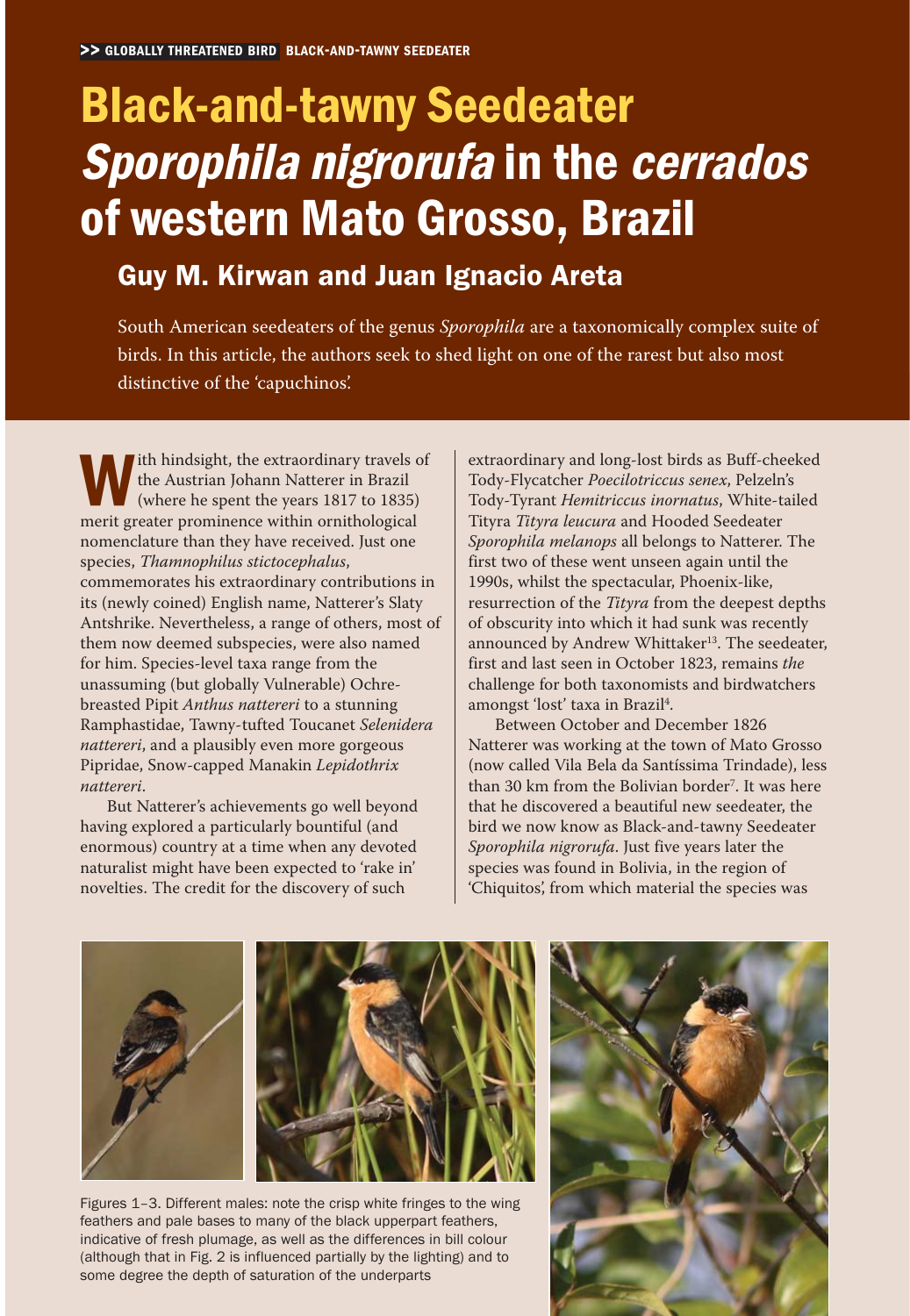described4. (Natterer's innumerable finds were in fact only fully detailed by Pelzeln<sup>7</sup>, more than 40 years after the event in many cases.) Black-and tawny Seedeater then effectively disappeared from the ornithological 'radar' until October 1979, when Bob Ridgely observed a male east of Corumbá, in Mato Grosso do Sul, Brazil8. Ten years later, during fieldwork in the Serranía de Huanchaca, it resurfaced in Bolivia<sup>1</sup>.

## Status and distribution

BirdLife International<sup>2</sup> currently categorises Black and- tawny Seedeater as Vulnerable. It is still known from just eight sites in eastern Bolivia (in dpto. Santa Cruz) and three in adjacent Brazil (all in Mato Grosso and Mato Grosso do Sul), with potentially three additional sites in Mato Grosso probably only occupied during the austral winter2. In Bolivia the major breeding area is Flor de Oro in Parque Nacional Noel Kempff Mercado. Its presence is to some extent seasonal there, with several hundred birds estimated in late May, slightly lower numbers during the breeding season in October to December, but very few apparently present in July–October<sup>5</sup>. In 2005 Black-and tawny Seedeater was observed in Parque Nacional Otoquis, on the border between Bolivia and Paraguay, but to date the species has not been found in the latter country<sup>2</sup>.

The species's stronghold in Brazil remains the *cerrados* east and south of Vila Bela da Santíssima Trindade, Mato Grosso, where 55 were counted in January 198814, and at least 100 in July 19972,10, with other records in March (A. Grosset, J. Minns, R. Parrini & M. Padua). The southernmost record in Brazil pertains to an unspecified number of *S. nigrorufa* within a flock of 100+ *Sporophila* of 11 species in a 500-ha remnant of *campo sujo* at Fazenda Rio Negro, Pantanal de Nhecolândia, Mato Grosso do Sul, in November 20053. Given that Tubelis & Tomas<sup>12</sup> omitted *S. nigrorufa* from their checklist of the birds of the Pantanal wetland for lack of evidence, and that the Nhecolândia observations were made during the breeding season, further surveys of this area appear warranted.

Most recently, Güller<sup>6</sup> reported a male photographed in Parque Nacional Lihué Calel, in La Pampa province, central Argentina, on 14 January 2008. This would constitute the first record for Argentina and presumably comprise a vagrant a long way from the species's known range. However, considerable doubt must be attached to this record, based on the published

photograph, for the following reasons. The very neatly plumaged Argentine bird appears to have a complete rufous nape collar, whereas *S. nigrorufa* always shows a reasonably broad black line of feathers connecting the cap and mantle (although, if the ear-coverts and neck-side feathers are fluffed up, the black nape-line can be far less obvious; see Fig. 5). The black mantle with chestnut-brown markings of the bird from Argentina might also occur in some intermediate plumages of Capped Seedeater *S. bouvreuil bouvreuil*.

Equally, although extensive variation exists in colour saturation in some species of *Sporophila* (JIA unpubl.), the red colour of the underparts seems much deeper and darker in the Argentine bird than those we have observed in Brazil and on museum specimens (even allowing for some fading of the latter). In sum, given our present knowledge of the species's plumages, the photograph cannot be safely attributed to *S. nigrorufa*. Furthermore, although non- breeding flocks might engage in short-range movements, there is no previous evidence of long-distance migrations by this seedeater<sup>9</sup>, it being more or less restricted to the 'East Bolivian cerrados' secondary area (i.e., which did not quite qualify as an Endemic Bird Area)<sup>11</sup>.

## Our observations

During August 2007 and June 2008, we visited the *cerrados* south and east of Vila Bela da Santíssima Trindade. During both visits, Black-and-tawny Seedeaters were found in large groups, consorting with other seedeaters, whereas later in the year when breeding they are found in pairs or much smaller feeding parties.

In August, GMK found large flocks of *S. nigrorufa* (comprising 100–200 individuals) together with several Rusty- collared Seedeaters *S. collaris*, a handful of Dark- throated Seedeaters *S. ruficollis* (Fig. 7; Near Threatened) and similarly small numbers of Tawny- bellied Seedeaters *S. hypoxantha*, Rufous- rumped Seedeaters *S.* hypochroma (Near Threatened) and White-bellied Seedeaters *S. leucoptera bicolor*. All of the male Black-and-tawny Seedeaters (Figs. 1–3) that were closely studied were in very fresh plumage, with pale tips and fringes to all of the wing-coverts, pale bases to the crown and mantle feathers, offering an overall greyer (less black) effect to these tracts, as well as very broad white fringes to the tertials and very neat pale tips to the rectrices, which were all very point- tipped. At this season (pre- breeding) many still had rather pale bills (i.e.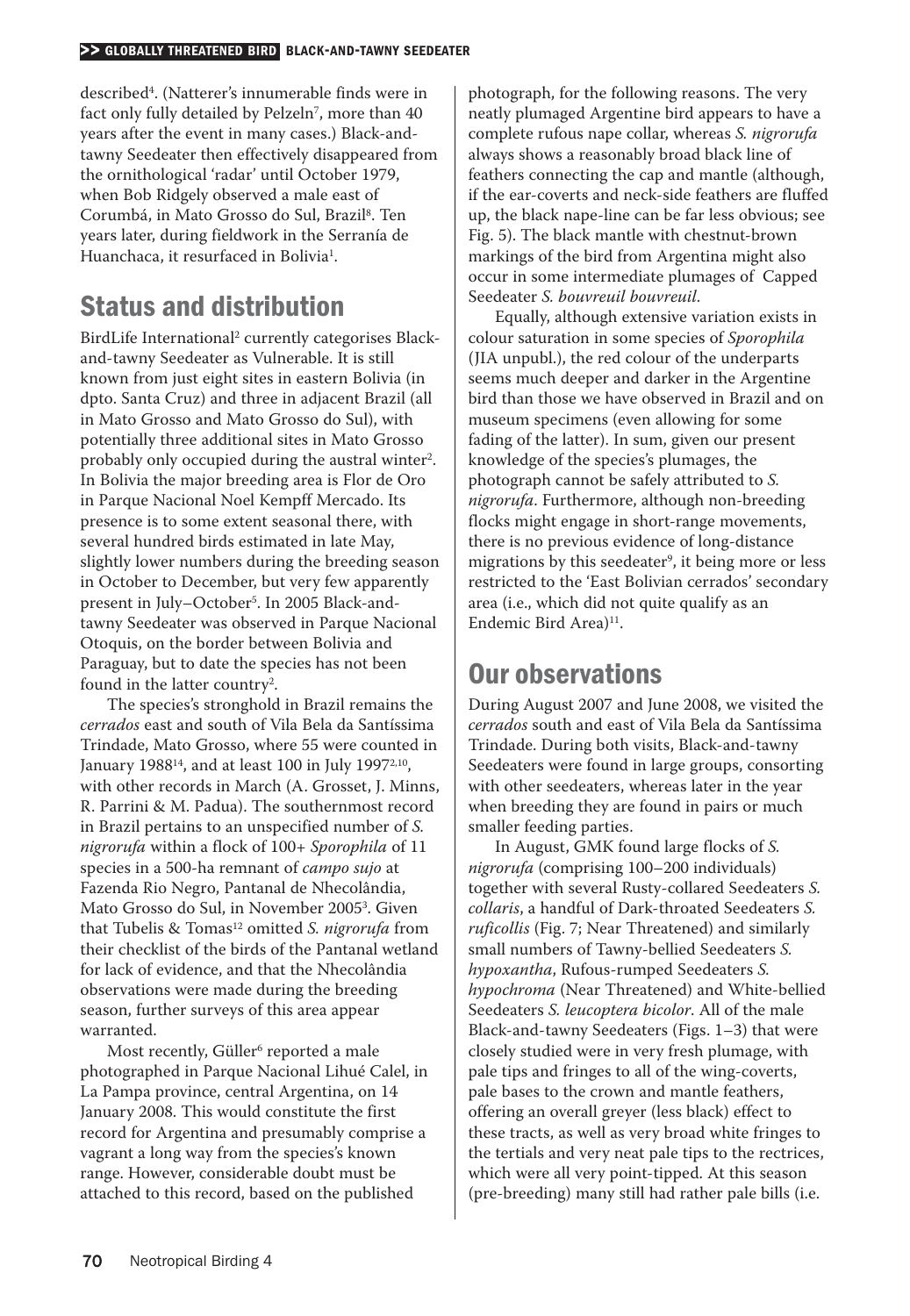not all black), although a few did have all- dark bills.

Some presumed younger males (Fig. 4) were also observed closely; these were much paler chestnut below, with rather browner caps and much less obvious fringes to the wing feathers, but otherwise similar to adult males. To our knowledge, female Black- and- tawny Seedeater has not previously been well illustrated in the literature, making the photographs published here (Figs. 5–6) the first. However, as earlier noted by Ridgely & Tudor<sup>8</sup>, it seems doubtful whether females of this species could be reliably separated from those of other 'rufous- plumaged' *Sporophila* if observed alone or mixed with other species.

In June, JIA found more than 100 *S. nigrorufa* within several large mixed- species flocks of seedeaters, one of which numbered over 250 individuals, including several Plumbeous Seedeaters *S. plumbea*, as well as Rusty-collared, Rufous- rumped, Tawny- bellied and Dark- throated Seedeaters, and numerous Blue-black Grassquits *Volatinia jacarina*. One of the few seedeaters that was easily identified to species based on plumage was *S. nigrorufa*, as all of the *S. hypoxantha* and *S. hypochroma* exhibited brownish upperparts and very faint underparts colorations, thereby being virtually impossible to identify, other than by voice. Likewise, males of *S. ruficollis* could be confidently identified in only a few instances, as most individuals exhibited extremely pale underparts with only a few dark feathers intermixed in the throat region, and had almost all- yellow bills. Thus, unlike other seedeaters present in the area, males of *S. nigrorufa* are readily identifiable, even in winter.

Several adult males of *S. nigrorufa* were growing new rectrices, and the black dorsal plumage and cap of several males showed some faint chestnut-brown markings. Some males had a paler greyish- brown mantle and cap, and paler underparts, thus resembling the winter or perhaps eclipse plumages of *S. b. bouvreuil*. Immature males, virtually identical to females in the field, were tape-recorded singing vigorously as they perfected their songs, presumably in preparation for the upcoming breeding season. Adult males did not sing as persistently and would ignore playback of their own voices while in large flocks.

#### ACKNOWLEDGEMENTS

GMK thanks his fellow observers in 2007, William Price and Wim van der Schot. JIA thanks Marcelo Pena Padua for field companionship, Luís Fábio Silveira for trip advice and the Francois Vuilleumier Fund for funding. We especially thank William Price for permitting use of

### SEEING BLACK-AND-TAWNY SEEDEATERS

The small town of Vila Bela da Santíssima Trindade lies c.500 km west of Cuiabá, the capital of Mato Grosso. From Cuiabá, take highway BR70 to Cáceres and continue west to Pontes e Lacerda. From here, it is a slow and 'birdy' drive to Vila Bela through suitable habitat for Black-and-tawny Seedater. The road is in fairly good condition and paved throughout, so a 4WD is unnecessary. Vila Bela can also be reached by bus from Cuiabá; details of schedules are available from the bus terminal. Once at Vila Bela, the Hotel Cascata near the square provides decent accommodation. Mario Friedlander (e-mail: mariofriedlander@top.com.br) knows several birding sites in the area, and can provide both helpful advice and accommodation. Black-and-tawny Seedeaters are easily found in an area known as Campos do Encanto (15°03'S 59°48'W) between Pontes e Lacerda and Vila Bela. This area is extremely important for the conservation of wintering seedeaters, and deserves formal protection. Your visit to the area can only serve to alert local people to the need to conserve these grasslands.

his photographs to illustrate this article. Robin Restall provided useful comments on an earlier draft.

#### **REFERENCES**

- 1. Bates, J. M., Parker, T. A., Capparella, A. P. & Davis, T. J. (1992) Observations on the *campo*, *cerrado* and forest avifaunas of eastern Dpto. Santa Cruz, Bolivia, including 21 species new to the country. *Bull. Brit. Orn. Club* 112: 86–98.
- 2. BirdLife International (2008) Species factsheet: *Sporophila nigrorufa*. www.birdlife.org (accessed 7 July 2008).
- 3. Cestari, C. (2006) Novos registros de aves do gênero *Sporophila* para o Pantanal. *Atualidades Orn*. 129: 7.
- 4. Collar, N. J., Gonzaga, L. P., Krabbe, N., Madroño Nieto, A., Naranjo, L. G., Parker, T. A. & Wege, D. C. (1992) *Threatened birds of the Americas: the ICBP/IUCN Red Data book*. Cambridge, UK: International Council for Bird Preservation.
- 5. Davis, S. E. (1993) Seasonal status, relative abundance, and behavior of the birds of Concepción, Departamento Santa Cruz, Bolivia. *Fieldiana Zool*. 71.
- 6. Güller, R. (2008) *Sporophila nigrorufa* (d´Orbigny y Lafresnaye, 1837), una nueva especie para la avifauna Argentina. *Nótulas Faunísticas*, *Ser*. 2, 20: 1–3.
- 7. Pelzeln, A. von (1868) *Zur Ornithologie Brasiliens: Resultate von Johann Natterers Reisen in den Jahren 1817 bis 1835*. Vienna: A. Pichler's Witwe & Sohn.